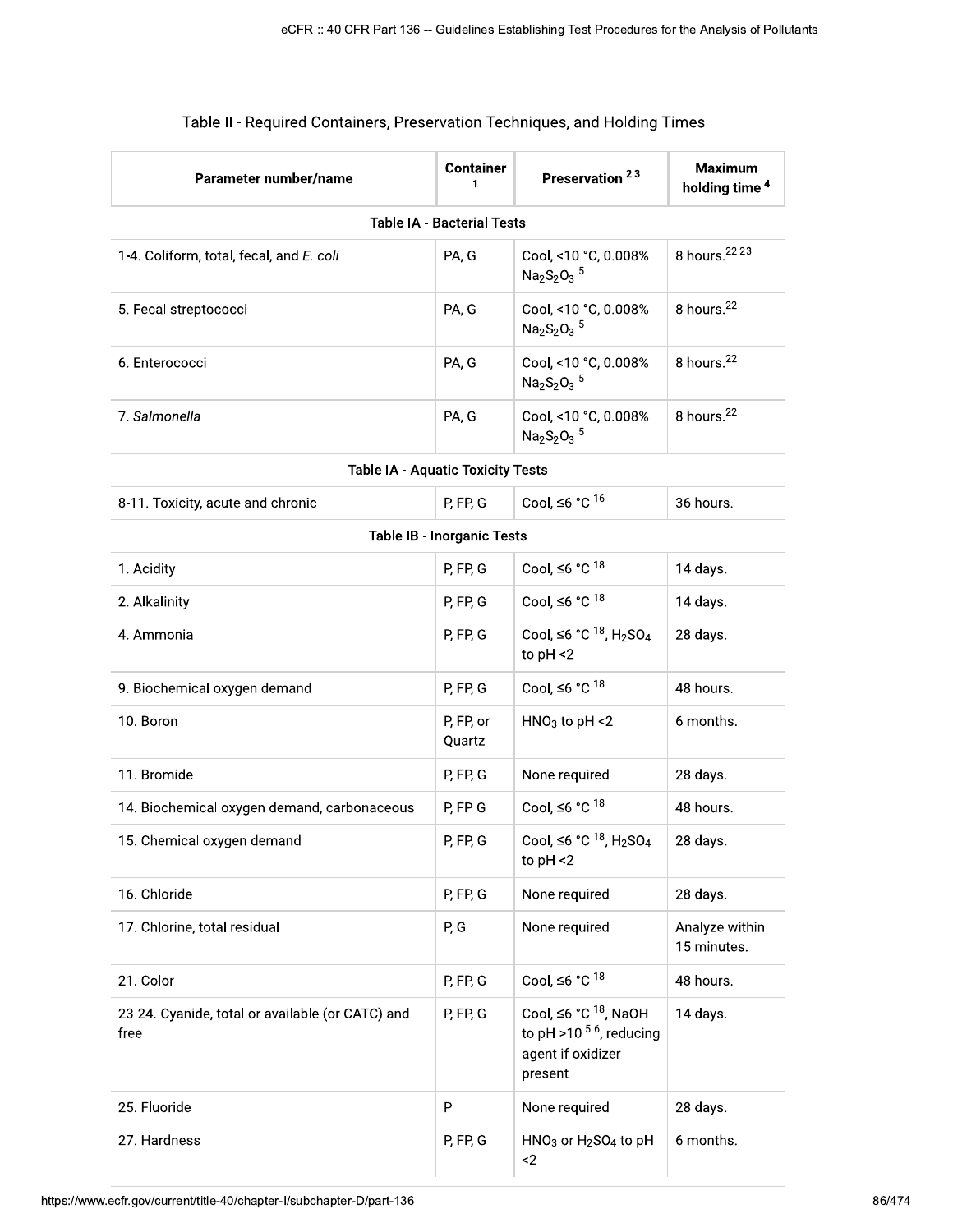|                                                                                                                                                           |                                    | eCFR :: 40 CFR Part 136 -- Guidelines Establishing Test Procedures for the Analysis of Pollutants |                                                             |
|-----------------------------------------------------------------------------------------------------------------------------------------------------------|------------------------------------|---------------------------------------------------------------------------------------------------|-------------------------------------------------------------|
| Parameter number/name                                                                                                                                     | <b>Container</b><br>1              | Preservation <sup>23</sup>                                                                        | <b>Maximum</b><br>holding time <sup>4</sup>                 |
| 28. Hydrogen ion (pH)                                                                                                                                     | P, FP, G                           | None required                                                                                     | Analyze within<br>15 minutes.                               |
| 31, 43. Kjeldahl and organic N                                                                                                                            | P, FP, G                           | Cool, ≤6 °C $^{18}$ , H <sub>2</sub> SO <sub>4</sub><br>to $pH < 2$                               | 28 days.                                                    |
|                                                                                                                                                           | Table IB - Metals <sup>7</sup>     |                                                                                                   |                                                             |
| 18. Chromium VI                                                                                                                                           | P, FP, G                           | Cool, ≤6 °C $^{18}$ , pH =<br>$9.3 - 9.720$                                                       | 28 days.                                                    |
| 35. Mercury (CVAA)                                                                                                                                        | P, FP, G                           | $HNO3$ to pH <2                                                                                   | 28 days.                                                    |
| 35. Mercury (CVAFS)                                                                                                                                       | FP, G; and<br>FP-lined<br>cap $17$ | 5 mL/L 12N HCl or 5<br>mL/L BrCl 17                                                               | 90 days. <sup>17</sup>                                      |
| 3, 5-8, 12, 13, 19, 20, 22, 26, 29, 30, 32-34, 36, 37,<br>45, 47, 51, 52, 58-60, 62, 63, 70-72, 74, 75. Metals,<br>except boron, chromium VI, and mercury | P, FP, G                           | $HNO3$ to pH <2, or at<br>least 24 hours prior to<br>analysis <sup>19</sup>                       | 6 months.                                                   |
| 38. Nitrate                                                                                                                                               | P, FP, G                           | Cool, $\leq 6$ °C $^{18}$                                                                         | 48 hours.                                                   |
| 39. Nitrate-nitrite                                                                                                                                       | P, FP, G                           | Cool, ≤6 °C $^{18}$ , H <sub>2</sub> SO <sub>4</sub><br>to $pH < 2$                               | 28 days.                                                    |
| 40. Nitrite                                                                                                                                               | P, FP, G                           | Cool, $\leq 6$ °C $^{18}$                                                                         | 48 hours.                                                   |
| 41. Oil and grease                                                                                                                                        | G                                  | Cool to $\leq 6$ °C $^{18}$ , HCI<br>or $H_2SO_4$ to pH <2                                        | 28 days.                                                    |
| 42. Organic Carbon                                                                                                                                        | P, FP, G                           | Cool to $\leq 6$ °C $^{18}$ , HCl,<br>$H2SO4$ , or $H3PO4$ to<br>pH < 2                           | 28 days.                                                    |
| 44. Orthophosphate                                                                                                                                        | P, FP, G                           | Cool, to $\leq 6$ °C <sup>1824</sup>                                                              | Filter within 15<br>minutes;<br>Analyze within<br>48 hours. |
| 46. Oxygen, Dissolved Probe                                                                                                                               | G, Bottle<br>and top               | None required                                                                                     | Analyze within<br>15 minutes.                               |
| 47. Winkler                                                                                                                                               | G, Bottle<br>and top               | Fix on site and store<br>in dark                                                                  | 8 hours.                                                    |
| 48. Phenols                                                                                                                                               | G                                  | Cool, ≤6 °C $^{18}$ , H <sub>2</sub> SO <sub>4</sub><br>to $pH < 2$                               | 28 days.                                                    |
| 49. Phosphorus (elemental)                                                                                                                                | G                                  | Cool, $\leq 6$ °C $^{18}$                                                                         | 48 hours.                                                   |
| 50. Phosphorus, total                                                                                                                                     | P, FP, G                           | Cool, ≤6 °C $^{18}$ , H <sub>2</sub> SO <sub>4</sub><br>to $pH < 2$                               | 28 days.                                                    |
| 53. Residue, total                                                                                                                                        | P, FP, G                           | Cool, $\leq 6$ °C $^{18}$                                                                         | 7 days.                                                     |
| 54. Residue, Filterable (TDS)                                                                                                                             | P, FP, G                           | Cool, $\leq 6$ °C $^{18}$                                                                         | 7 days.                                                     |
| 55. Residue, Nonfilterable (TSS)                                                                                                                          | P, FP, G                           | Cool, $\leq 6$ °C $^{18}$                                                                         | 7 days.                                                     |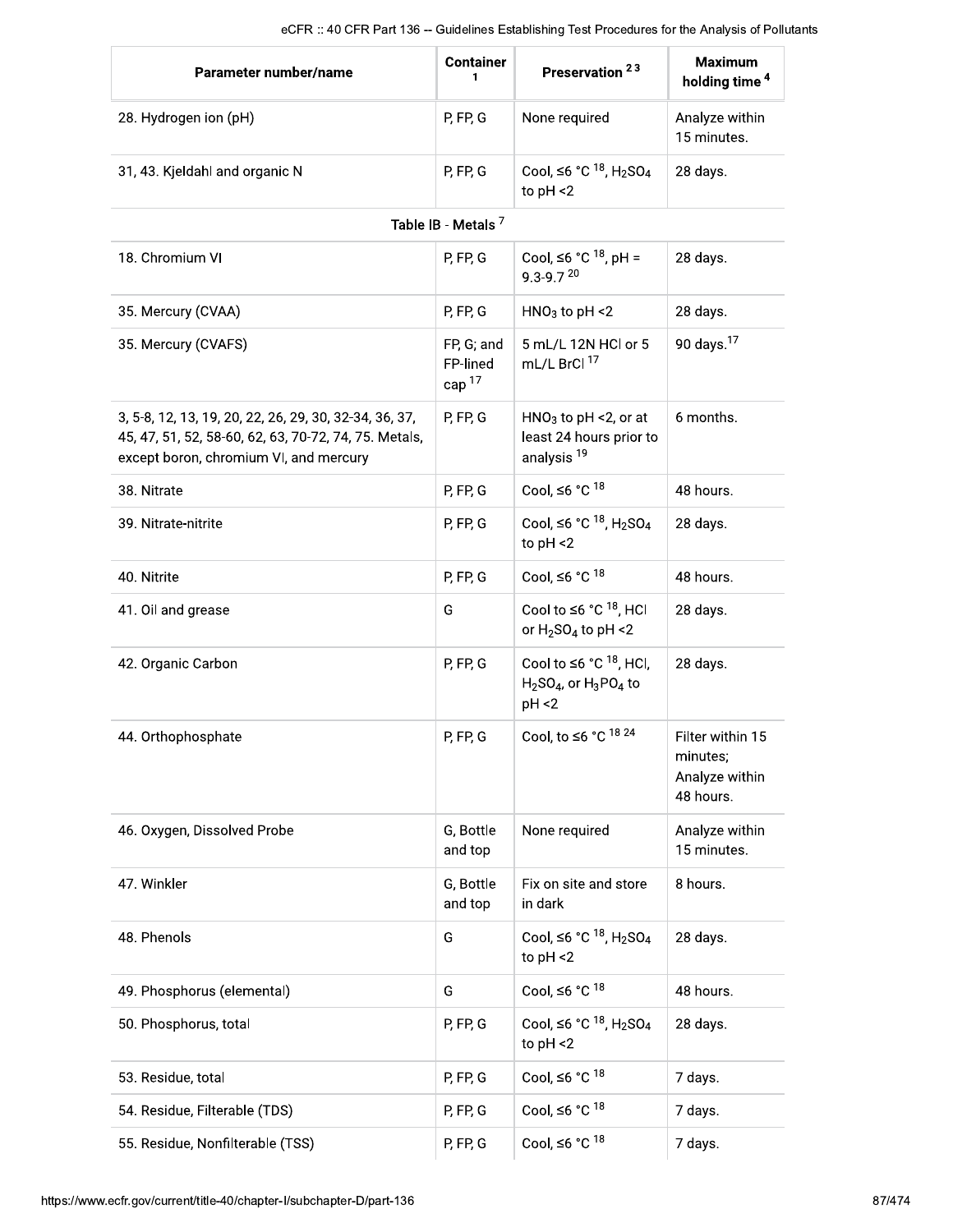| Parameter number/name                                                                                           | <b>Container</b><br>1      | Preservation <sup>23</sup>                                                                              | <b>Maximum</b><br>holding time <sup>4</sup>                 |
|-----------------------------------------------------------------------------------------------------------------|----------------------------|---------------------------------------------------------------------------------------------------------|-------------------------------------------------------------|
| 56. Residue, Settleable                                                                                         | P, FP, G                   | Cool, $\leq 6$ °C $^{18}$                                                                               | 48 hours.                                                   |
| 57. Residue, Volatile                                                                                           | P, FP, G                   | Cool, $\leq 6$ °C $^{18}$                                                                               | 7 days.                                                     |
| 61. Silica                                                                                                      | P or<br>Quartz             | Cool, $\leq 6$ °C $^{18}$                                                                               | 28 days.                                                    |
| 64. Specific conductance                                                                                        | P, FP, G                   | Cool, $\leq 6$ °C $^{18}$                                                                               | 28 days.                                                    |
| 65. Sulfate                                                                                                     | P, FP, G                   | Cool, $\leq 6$ °C $^{18}$                                                                               | 28 days.                                                    |
| 66. Sulfide                                                                                                     | P, FP, G                   | Cool, $\leq 6$ °C $^{18}$ , add<br>zinc acetate plus<br>sodium hydroxide to<br>pH >9                    | 7 days.                                                     |
| 67. Sulfite                                                                                                     | P, FP, G                   | None required                                                                                           | Analyze within<br>15 minutes.                               |
| 68. Surfactants                                                                                                 | P, FP, G                   | Cool, $\leq 6$ °C $^{18}$                                                                               | 48 hours.                                                   |
| 69. Temperature                                                                                                 | P, FP, G                   | None required                                                                                           | Analyze within<br>15 minutes.                               |
| 73. Turbidity                                                                                                   | P, FP, G                   | Cool, $\leq 6$ °C $^{18}$                                                                               | 48 hours.                                                   |
|                                                                                                                 | Table IC - Organic Tests 8 |                                                                                                         |                                                             |
| 13, 18-20, 22, 24, 25, 27, 28, 34-37, 39-43, 45-47,<br>56, 76, 104, 105, 108-111, 113. Purgeable<br>Halocarbons | G, FP-<br>lined<br>septum  | Cool, ≤6 °C <sup>18</sup> , 0.008%<br>$Na2S2O3$ <sup>5</sup> , HCl to pH<br>2 <sup>9</sup>              | 14 days. $9$                                                |
| 26. 2-Chloroethylvinyl ether                                                                                    | G, FP-<br>lined<br>septum  | Cool, ≤6 °C $^{18}$ , 0.008%<br>Na <sub>2</sub> S <sub>2</sub> O <sub>3</sub> <sup>5</sup>              | 14 days.                                                    |
| 6, 57, 106. Purgeable aromatic hydrocarbons                                                                     | G, FP-<br>lined<br>septum  | Cool, $\leq 6 °C$ <sup>18</sup> , 0.008%<br>$Na2S2O3$ <sup>5</sup> , HCl to pH<br>2 <sup>9</sup>        | 14 days. $9$                                                |
| 3, 4. Acrolein and acrylonitrile                                                                                | G, FP-<br>lined<br>septum  | Cool, ≤6 °C $^{18}$ , 0.008%<br>Na <sub>2</sub> S <sub>2</sub> O <sub>3</sub> , pH to 4-5 <sup>10</sup> | 14 days. $10$                                               |
| 23, 30, 44, 49, 53, 77, 80, 81, 98, 100, 112. Phenols<br>11                                                     | G, FP-<br>lined cap        | Cool, ≤6 °C $^{18}$ , 0.008%<br>$Na2S2O3$                                                               | 7 days until<br>extraction, 40<br>days after<br>extraction. |
| 7, 38. Benzidines 11 12                                                                                         | G, FP-<br>lined cap        | Cool, ≤6 °C $18$ , 0.008%<br>Na <sub>2</sub> S <sub>2</sub> O <sub>3</sub> <sup>5</sup>                 | 7 days until<br>extraction. <sup>13</sup>                   |
| 14, 17, 48, 50-52. Phthalate esters <sup>11</sup>                                                               | G, FP-<br>lined cap        | Cool, $\leq 6$ °C <sup>18</sup>                                                                         | 7 days until<br>extraction, 40<br>days after<br>extraction. |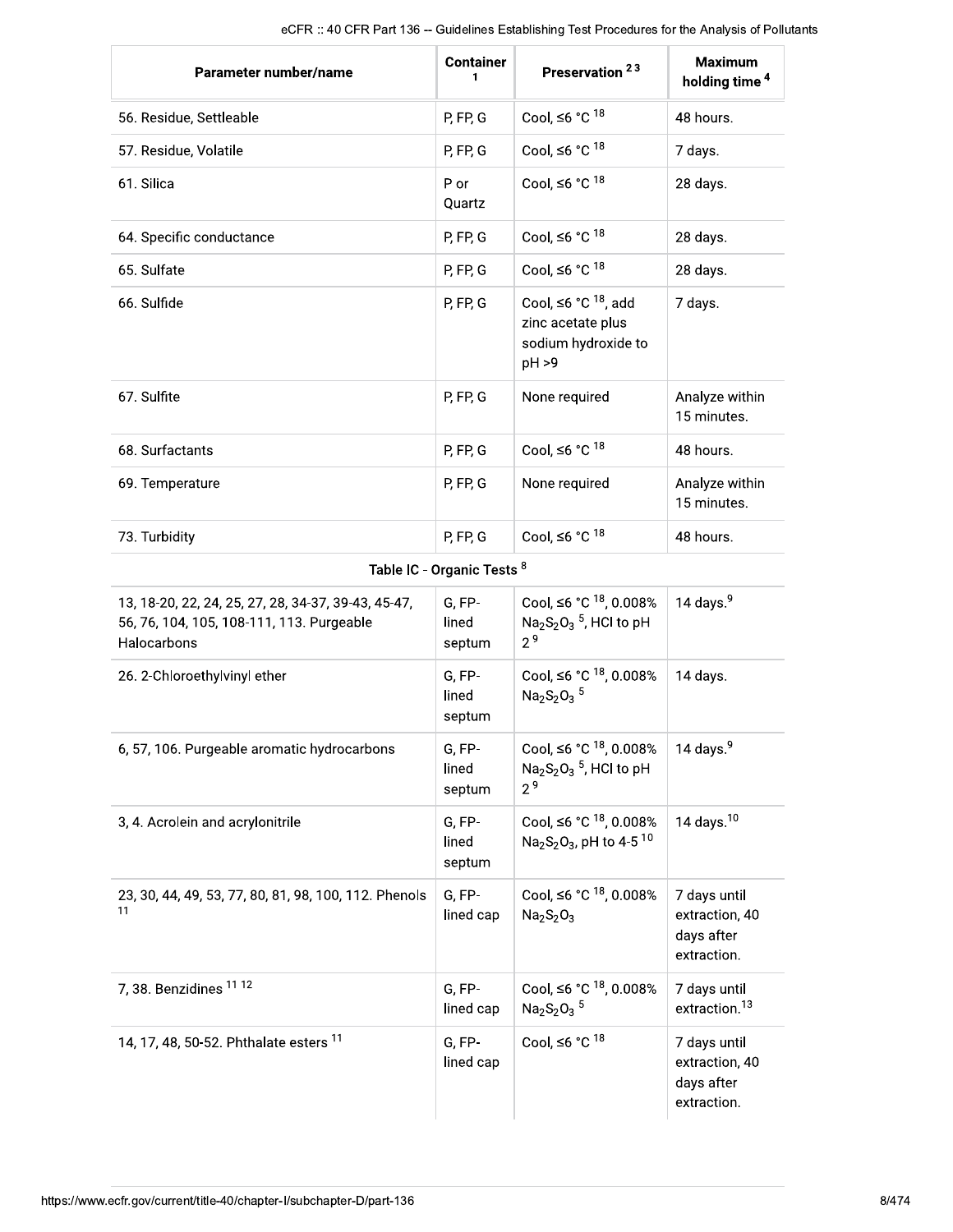| eCFR :: 40 CFR Part 136 -- Guidelines Establishing Test Procedures for the Analysis of Pollutants<br>Parameter number/name | <b>Container</b><br>1 | Preservation <sup>23</sup>                                                                                    | <b>Maximum</b><br>holding time <sup>4</sup>                  |
|----------------------------------------------------------------------------------------------------------------------------|-----------------------|---------------------------------------------------------------------------------------------------------------|--------------------------------------------------------------|
| 82-84. Nitrosamines 1114                                                                                                   | G, FP-<br>lined cap   | Cool, $\leq 6$ °C <sup>18</sup> , store in<br>dark, 0.008% Na <sub>2</sub> S <sub>2</sub> O <sub>3</sub><br>5 | 7 days until<br>extraction, 40<br>days after<br>extraction.  |
| 88-94. PCBs 11                                                                                                             | G, FP-<br>lined cap   | Cool, $\leq 6$ °C <sup>18</sup>                                                                               | 1 year until<br>extraction, 1<br>year after<br>extraction.   |
| 54, 55, 75, 79. Nitroaromatics and isophorone <sup>11</sup>                                                                | G, FP-<br>lined cap   | Cool, ≤6 °C <sup>18</sup> , store in<br>dark, 0.008% Na2S2O3<br>5                                             | 7 days until<br>extraction, 40<br>days after<br>extraction.  |
| 1, 2, 5, 8-12, 32, 33, 58, 59, 74, 78, 99, 101.<br>Polynuclear aromatic hydrocarbons <sup>11</sup>                         | G, FP-<br>lined cap   | Cool, $\leq 6$ °C <sup>18</sup> , store in<br>dark, 0.008% Na <sub>2</sub> S <sub>2</sub> O <sub>3</sub><br>5 | 7 days until<br>extraction, 40<br>days after<br>extraction.  |
| 15, 16, 21, 31, 87. Haloethers <sup>11</sup>                                                                               | G, FP-<br>lined cap   | Cool, ≤6 °C <sup>18</sup> , 0.008%<br>$Na2S2O3$ <sup>5</sup>                                                  | 7 days until<br>extraction, 40<br>days after<br>extraction.  |
| 29, 35-37, 63-65, 73, 107. Chlorinated<br>hydrocarbons <sup>11</sup>                                                       | G, FP-<br>lined cap   | Cool, $\leq 6$ °C $^{18}$                                                                                     | 7 days until<br>extraction, 40<br>days after<br>extraction.  |
| 60-62, 66-72, 85, 86, 95-97, 102, 103. CDDs/CDFs<br>11                                                                     | G                     | See footnote 11                                                                                               | See footnote<br>11.                                          |
| Aqueous Samples: Field and Lab<br>Preservation                                                                             | G                     | Cool, ≤6 °C <sup>18</sup> , 0.008%<br>Na <sub>2</sub> S <sub>2</sub> O <sub>3</sub> <sup>5</sup> , pH <9      | 1 year.                                                      |
| Solids and Mixed-Phase Samples: Field<br>Preservation                                                                      | G                     | Cool, $\leq 6$ °C $^{18}$                                                                                     | 7 days.                                                      |
| Tissue Samples: Field Preservation                                                                                         | G                     | Cool, $\leq 6$ °C $^{18}$                                                                                     | 24 hours.                                                    |
| Solids, Mixed-Phase, and Tissue Samples:<br>Lab Preservation                                                               | G                     | Freeze, ≤-10 °C                                                                                               | 1 year.                                                      |
| 114-118. Alkylated phenols                                                                                                 | G                     | Cool, <6 $^{\circ}$ C, H <sub>2</sub> SO <sub>4</sub> to<br>pH < 2                                            | 28 days until<br>extraction, 40<br>days after<br>extraction. |
| 119. Adsorbable Organic Halides (AOX)                                                                                      | G                     | Cool, <6 °C, 0.008%<br>$Na2S2O3$ , HNO <sub>3</sub> to pH<br>$\leq$                                           | Hold at least 3<br>days, but not<br>more than 6<br>months.   |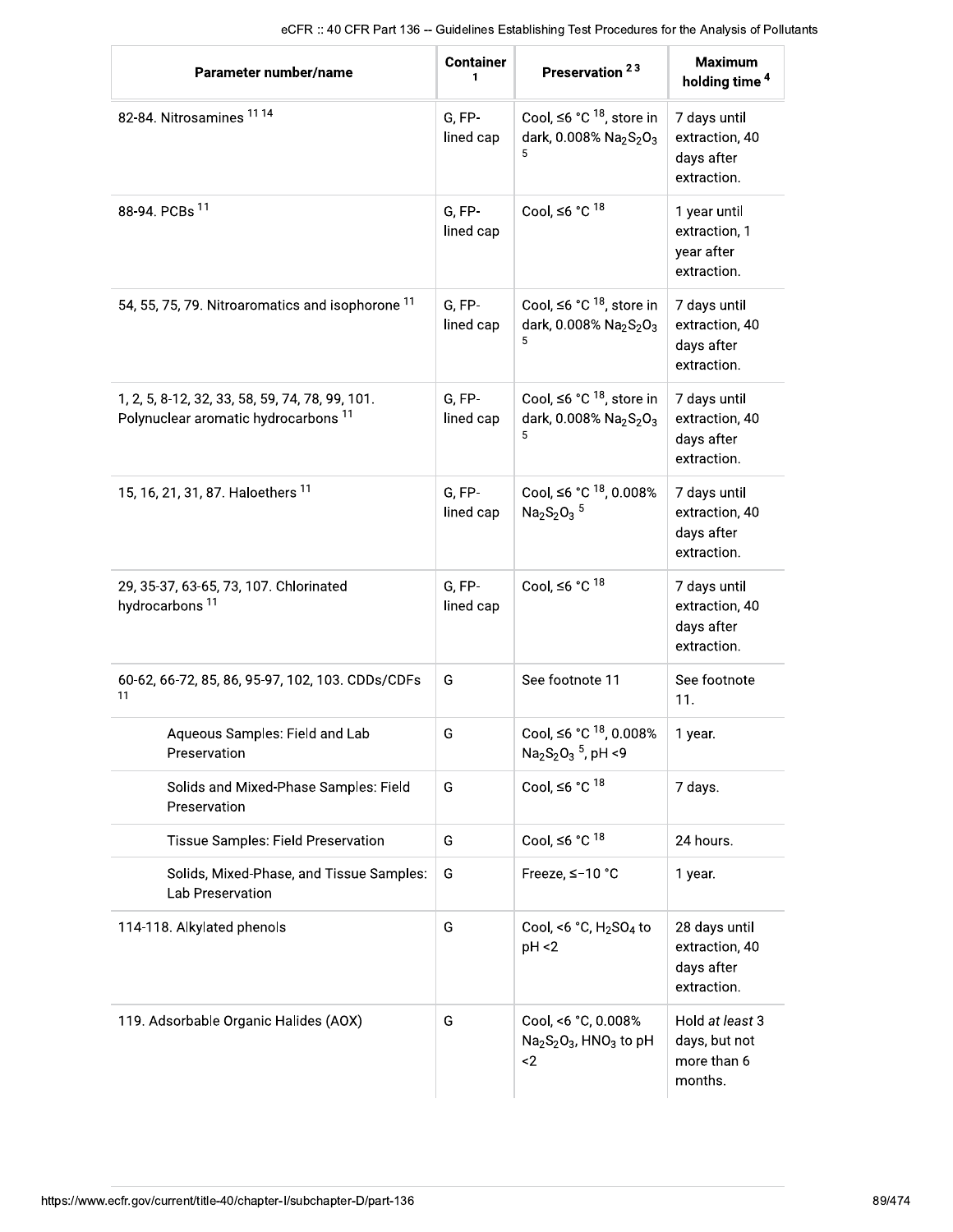|                              |                                      | eCFR :: 40 CFR Part 136 -- Guidelines Establishing Test Procedures for the Analysis of Pollutants |                                                                |
|------------------------------|--------------------------------------|---------------------------------------------------------------------------------------------------|----------------------------------------------------------------|
| Parameter number/name        | <b>Container</b><br>1                | Preservation <sup>23</sup>                                                                        | <b>Maximum</b><br>holding time <sup>4</sup>                    |
| 120. Chlorinated Phenolics   | G, FP-<br>lined cap                  | Cool, <6 °C, 0.008%<br>$Na2S2O3$ , H <sub>2</sub> SO <sub>4</sub> to pH<br>$2$                    | 30 days until<br>acetylation, 30<br>days after<br>acetylation. |
|                              | <b>Table ID - Pesticides Tests</b>   |                                                                                                   |                                                                |
| 1-70. Pesticides 11          | G.FP-<br>lined cap                   | Cool, ≤6 °C <sup>18</sup> , pH 5-9<br>15                                                          | 7 days until<br>extraction, 40<br>days after<br>extraction.    |
|                              | <b>Table IE - Radiological Tests</b> |                                                                                                   |                                                                |
| 1-5. Alpha, beta, and radium | P, FP, G                             | $HNO3$ to pH <2                                                                                   | 6 months.                                                      |
|                              | <b>Table IH - Bacterial Tests</b>    |                                                                                                   |                                                                |
| 1, 2. Coliform, total, fecal | PA, G                                | Cool, <10 °C, 0.008%<br>$Na2S2O3$ <sup>5</sup>                                                    | 8 hours. <sup>22</sup>                                         |
| 3.E. coli                    | PA, G                                | Cool, <10 °C, 0.008%<br>$Na2S2O3$ <sup>5</sup>                                                    | 8 hours. <sup>22</sup>                                         |
| 4. Fecal streptococci        | PA, G                                | Cool, <10 °C, 0.008%<br>$Na2S2O3$ <sup>5</sup>                                                    | 8 hours. <sup>22</sup>                                         |
| 5. Enterococci               | PA, G                                | Cool, <10 °C, 0.008%<br>$Na2S2O3$ <sup>5</sup>                                                    | 8 hours. <sup>22</sup>                                         |
|                              | <b>Table IH - Protozoan Tests</b>    |                                                                                                   |                                                                |
| 6. Cryptosporidium           | LDPE;<br>field<br>filtration         | $1-10 °C$                                                                                         | 96 hours. <sup>21</sup>                                        |
| 7. Giardia                   | LDPE;<br>field<br>filtration         | $1-10 °C$                                                                                         | 96 hours. <sup>21</sup>                                        |

"P" is for polyethylene; "FP" is fluoropolymer (polytetrafluoroethylene [PTFE]; Teflon®), or other fluoropolymer, unless stated otherwise in this Table II; "G" is glass; "PA" is any plastic that is made of a sterilizable material (polypropylene or other autoclavable plastic); "LDPE" is low density polyethylene.

 $^2$  Except where noted in this Table II and the method for the parameter, preserve each grab sample within 15 minutes of collection. For a composite sample collected with an automated sample (e.g., using a 24-hour composite sample; see 40 CFR 122.21(g)(7)(i) or 40 CFR part 403, appendix E), refrigerate the sample at  $\leq 6$  °C during collection unless specified otherwise in this Table II or in the method(s). For a composite sample to be split into separate aliquots for preservation and/or analysis, maintain the sample at  $\leq 6$  °C, unless specified otherwise in this Table II or in the method(s), until collection, splitting, and preservation is completed. Add the preservative to the sample container prior to sample collection when the preservative will not compromise the integrity of a grab sample, a composite sample, or aliquot split from a composite sample within 15 minutes of collection. If a composite measurement is required but a composite sample would compromise sample integrity, individual grab samples must be collected at prescribed time intervals (e.g., 4 samples over the course of a day, at 6-hour intervals). Grab samples must be analyzed separately and the concentrations averaged. Alternatively, grab samples may be collected in the field and composited in the laboratory if the compositing procedure produces results equivalent to results produced by arithmetic averaging of results of analysis of individual grab samples. For examples of laboratory compositing procedures, see EPA Method 1664 Rev. A (oil and grease) and the procedures at 40 CFR 141.24(f)(14)(iv) and (v) (volatile organics).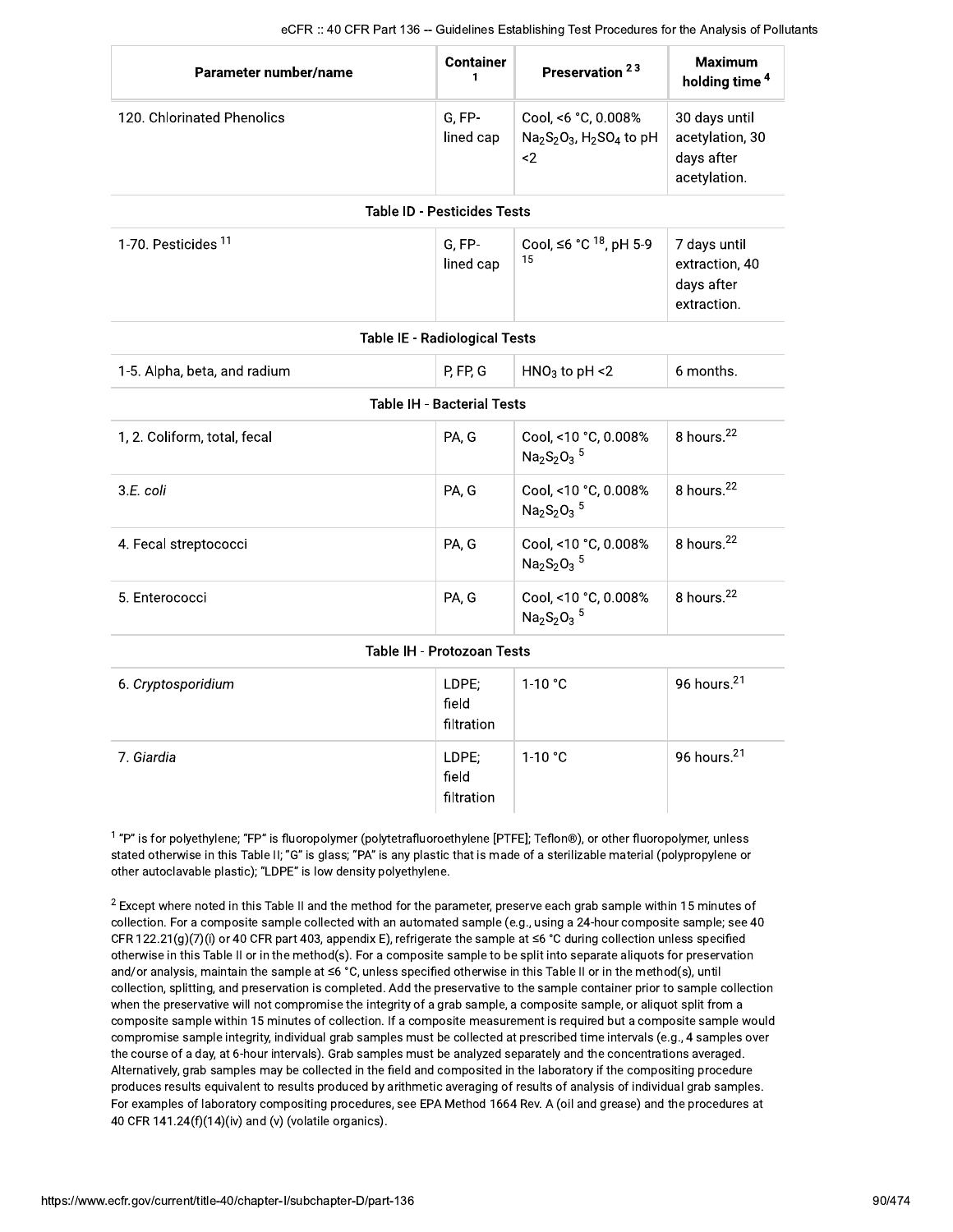## eCFR :: 40 CFR Part 136 -- Guidelines Establishing Test Procedures for the Analysis of Pollutants

Procedures for the Analysis of Pollutants<br>
it must comply with the<br>
son offering such material for<br>
ent of Table II, the Office of<br>
determined that the Hazardous<br>
tater solutions at concentrations<br>
at concentrations of 0.1  $^3$  When any sample is to be shipped by common carrier or sent via the U.S. Postal Service, it must comply with the  $\,$ Department of Transportation Hazardous Materials Regulations (49 CFR part 172). The person offering such material for transportation is responsible for ensuring such compliance. For the preservation requirement of Table II, the Office of Hazardous Materials, Materials Transportation Bureau, Department of Transportation has determined that the Hazardous Materials Regulations do not apply to the following materials: Hydrochloric acid (HCl) in water solutions at concentrations of 0.04% by weight or less (pH about 1.96 or greater; Nitric acid (HNO $_3$ ) in water solutions at concentrations of 0.15% by weight or less (pH about 1.62 or greater); Sulfuric acid  $(H_2SO_A)$  in water solutions at concentrations of 0.35% by weight or estimate of the complete of the Congression, Samario and (17204) in water solutions at concentrations of 0.080% by weight or less (pH about 1.15 or greater); and Sodium hydroxide (NaOH) in water solutions at concentrations less (pH about 12.30 or less).

<sup>4</sup> Samples should be analyzed as soon as possible after collection. The times listed are the maximum times that samples may be held before the start of analysis and still be considered valid. Samples may be held for longer periods only if the permittee or monitoring laboratory have data on file to show that, for the specific types of samples under study, the analytes are stable for the longer time, and has received a variance from the Regional ATP Coordinator under § 136.3(e). For a grab sample, the holding time begins at the time of collection. For a composite sample collected with an automated sampler (e.g., using a 24-hour composite sampler; see 40 CFR 122.21(g)(7)(i) or 40 CFR part 403, appendix E), the holding time begins at the time of the end of collection of the composite sample. For a set of grab samples composited in the field or laboratory, the holding time begins at the time of collection of the last grab sample in the set. Some samples may not be stable for the maximum time period given in the table. A permittee or monitoring laboratory is obligated to hold the sample for a shorter time if it knows that a shorter time is necessary to maintain sample stability. See  $\S$  136.3(e) for details. The date and time of collection of an individual grab sample is the date and time at which the sample is collected. For a set of grab samples to be composited, and that are all collected on the same calendar date, the date of collection is the date on which the samples are collected. For a set of grab samples to be composited, and that are collected across two calendar dates, the date of collection is the dates of the two days; e.g., November 14-15. For a composite sample collected automatically on a given date, the date of collection is the date on which the sample is collected. For a composite sample collected automatically, and that is collected across two calendar dates, the date of collection is the dates of the two days; e.g., November 14-15. For static-renewal toxicity tests, each grab or composite sample may also be used to prepare test solutions for renewal at 24 h, 48 h, and/or 72 h after first use, if stored at 0-6 °C, with minimum head space.

 $^\circ$  ASTM D7365-09a specifies treatment options for samples containing oxidants (e.g., chlorine) for cyanide analyses. Also, Section 9060A of Standard Methods for the Examination of Water and Wastewater (23rd edition) addresses dechlorination procedures for microbiological analyses.

 $^{\rm 6}$  Sampling, preservation and mitigating interferences in water samples for analysis of cyanide are described in ASTM D7365-09a (15). There may be interferences that are not mitigated by the analytical test methods or D7365-09a (15). Any technique for removal or suppression of interference may be employed, provided the laboratory demonstrates that it more accurately measures cyanide through quality control measures described in the analytical test method. Any removal or suppression technique not described in D7365-09a (15) or the analytical test method must be documented along with supporting data.

 $^\prime$  For dissolved metals, filter grab samples within 15 minutes of collection and before adding preservatives. For a composite sample collected with an automated sampler (e.g., using a 24-hour composite sampler; see 40 CFR 122.21(g) (7)(i) or 40 CFR part 403, appendix E), filter the sample within 15 minutes after completion of collection and before adding preservatives. If it is known or suspected that dissolved sample integrity will be compromised during collection of a composite sample collected automatically over time (e.g., by interchange of a metal between dissolved and suspended forms), collect and filter grab samples to be composited (footnote 2) in place of a composite sample collected automatically.

 $^8$  Guidance applies to samples to be analyzed by GC, LC, or GC/MS for specific compounds.

 $\,9$  If the sample is not adjusted to pH 2, then the sample must be analyzed within seven days of sampling.

 $10$  The pH adjustment is not required if acrolein will not be measured. Samples for acrolein receiving no pH adjustment must be analyzed within 3 days of sampling. <sup>10</sup> The pH adjustment is not required if acrolein will not be measured. Samples for acrolein receiving no pH adjusti<br>must be analyzed within 3 days of sampling.<br><sup>11</sup> When the extractable analytes of concern fall within a

maximum holding times should be observed for optimum safequard of sample integrity (i.e., use all necessary preservatives and hold for the shortest time listed). When the analytes of concern fall within two or more chemical categories, the sample may be preserved by cooling to  $\leq 6$  °C, reducing residual chlorine with 0.008% sodium thiosulfate, storing in the dark, and adjusting the pH to 6-9; samples preserved in this manner may be held for seven days before extraction and for forty days after extraction. Exceptions to this optional preservation and holding time procedure are noted in footnote 5 (regarding the requirement for thiosulfate reduction), and footnotes 12, 13 (regarding the analysis of benzidine).

<sup>12</sup> If 1,2-diphenylhydrazine is likely to be present, adjust the pH of the sample to 4.0 ± 0.2 to prevent rearrangement to penziaine.  $be$ <sub>13</sub>

 $13$  Extracts may be stored up to 30 days at <0  $^{\circ}$ C.